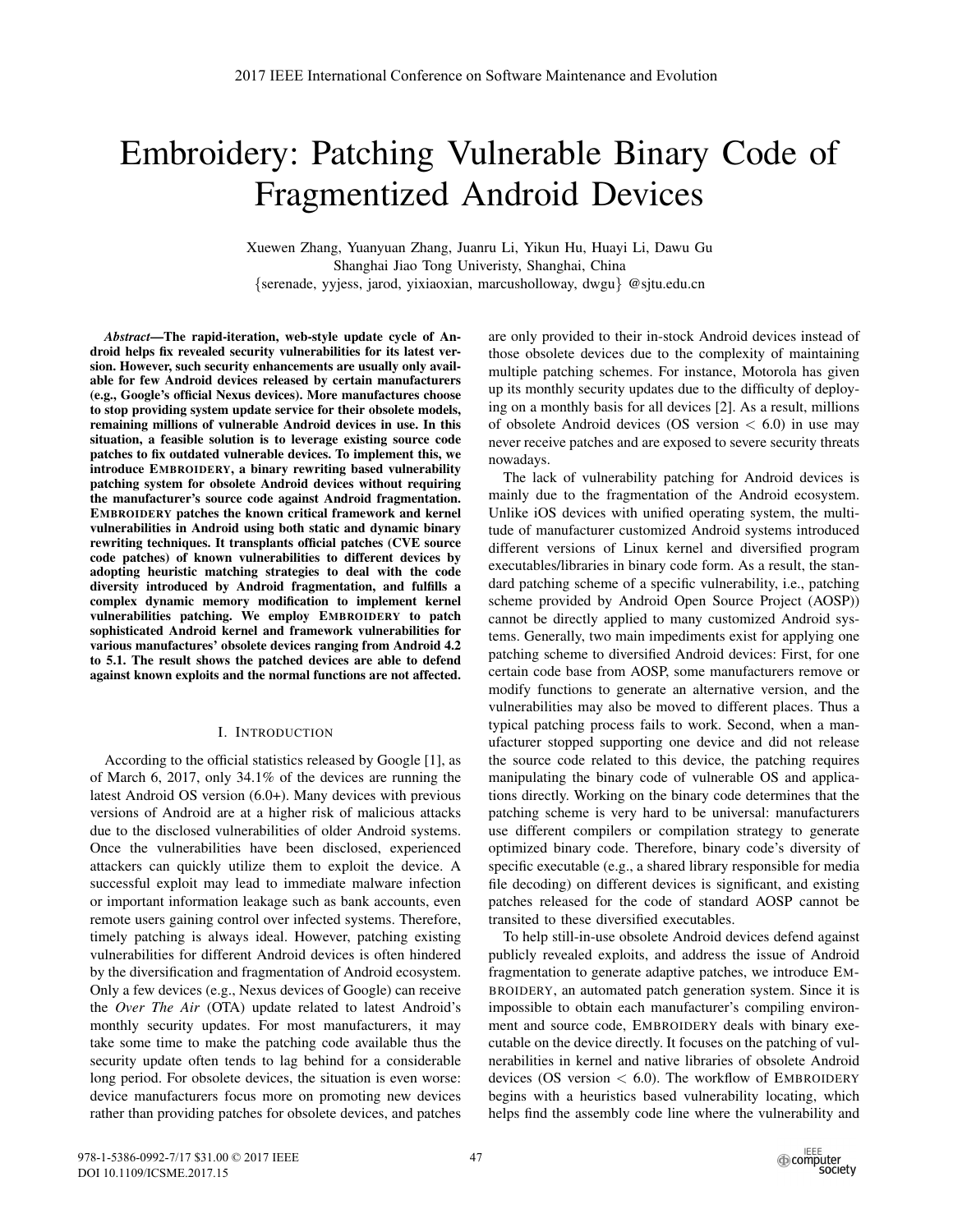| <b>ADD</b> | R7, SP, #0x1C8+var 188                           |              |                                    |  |  |  |  |  |
|------------|--------------------------------------------------|--------------|------------------------------------|--|--|--|--|--|
| <b>LDR</b> | <b>RO, [R7]</b>                                  |              |                                    |  |  |  |  |  |
| <b>LDR</b> | <b>R3, [R4]</b>                                  | LDR          | RO, [SP,#0x1A8+var 168]            |  |  |  |  |  |
| LDR.W      | R12, $=(2St7nothrow ptr - 0x110418)$             | LDR.         | <b>R3. TR71</b>                    |  |  |  |  |  |
| <b>ADD</b> | <b>RO. R3</b>                                    | ADDS         | RO, RO, R3 ; unsigned int          |  |  |  |  |  |
| LDR.W      | R1, [R11,R12] ; ZSt7nothrow ptr ; std::nothrow   |              |                                    |  |  |  |  |  |
| <b>BLX</b> | ZnajRKSt9nothrow t ; operator new[](uint,std::no | <b>BLX</b>   | <b>Znaj</b> ; operator new[](uint) |  |  |  |  |  |
|            |                                                  |              |                                    |  |  |  |  |  |
|            | $(a)$ case 1                                     | $(b)$ case 2 |                                    |  |  |  |  |  |

Fig. 1. the fragmentation of CVE-2015-3864

 $11$ 

essential patching information for the patching process exist. Then a binary rewriting step is employed to patch existing vulnerabilities. EMBROIDERY generates different patching code for diversified devices. Particularly, EMBROIDERY fulfills a complex dynamic memory modification to implement kernel vulnerabilities patching, which is compatible with some enhanced kernel memory protection features.

To evaluate the effectiveness of EMBROIDERY, we tested it with six popular manufacturers' nine obsolete Android devices to check whether two sets of well-known vulnerabilities can be patched. The evaluation demonstrated that the patches generated by EMBROIDERY can be accurately applied to the vulnerable point in binary executables of those devices, and the vulnerabilities were fixed after the patches were applied. We also summarized the diversities of vulnerability for each device and found that EMBROIDERY is very helpful for code patching when dealing with such diversities.

The main contributions of this paper are:

- a. EMBROIDERY transplants official security patches (CVE source code patches) that are only suitable for certain Android devices (e.g., Nexus devices) to a broader spectrum of Android devices. The heuristic matching strategies adopted by EMBROIDERY helps locate not only the appropriate places in binaries for patching code insertion but also analyze the essential patching information for the patching process.
- b. EMBROIDERY generates binary code patches of kernel and system framework for different Android devices despite their diversifications. EMBROIDERY employs binary rewriting to adapt typical restrictions of Android devices (e.g., device locking that prohibits the re-flashing of kernel and system partition). Particularly, EMBROIDERY addresses the issue of kernel memory protection measures that hinder common kernel hot patching schemes and achieves stable and generic kernel memory patching.

## II. PROBLEM OVERVIEW

A typical scenario for Android system patching often starts with the discovery of a vulnerability that affects not only the latest version of Android but also all past versions. Generally, the vulnerability is published through Google's Android Security Bulletin released monthly with moderate information. Then details and relevant exploits may be disclosed by other researchers or not. In this situation, however, only the latest version of Android system and related devices (e.g., Nexus smartphone) receive the patch. Obsolete versions (e.g., Android 4.4), although are often also affected by such

Listing 1 THE PATCHES OF CVE-2015-3864

```
1 | status_t MPEG4Extractor: : parseChunk
2 (off64_t *offset, int depth) {
3 \mid \ldots4 size = 0;5 }
6 \mid + \quad \text{if} \; (\text{chunk size} > \text{SIZE MAX}) \mid)7 + (SIZE_MAX - chunk_size <= size)) {
8 + return ERROR_MALFORMED;
 9 + }
\begin{array}{c} 9 \mid + \mid \\ 10 \mid \mid \text{uint8_t +} \text{buffer} = \text{new unit8_t[size + chunk_size]} \end{array}
```
vulnerability, may never receive corresponding patches. To fix those vulnerable devices, a third-party patching scheme is expected. In particular, this paper focuses on the patching of native code of Android kernel and system framework, since the bytecode patching has been well studied by other researches [3]. The patching of vulnerability in native code is more complicated compared to bytecode patching due to its diversification. Unlike Java bytecode that is unified for different platforms, the released native code varies significantly because of the fragmentation of Android ecosystem. Take the assembly code of the CVE-2015-3864 as an example. Figure 1 illustrates two different compiled versions of the same vulnerable function (source code of the vulnerable function can be seen in Listing 1). The patch of this vulnerability needs to add a check before the memory allocation (*new*). However, the assembly implementation is different at the level of binary code. As a result, the patching process must consider such differences at the assembly level (different register allocation, instruction reordering, branch inversion, etc.) due to the diversity of compilation. Moreover, to apply the patch at the binary code level, essential patching information is needed. This involves the binary code analysis of related variables and addresses. For instance, the patch in Listing 1 requires a binary analysis to identify the registers storing *size* and *chunk size*, the address of return code when the check fails (which involves operations about loading the value of *ERROR MALFORMED*, stack adjusting and arguments restoring).

In detail, the following issues should be carefully handled to fulfill an effective binary level patching:

a. *Assembly differences*. Due to the compilation differences, the assembly code varies much (e.g., different register allocation, instruction reordering). To solve the problem, the patching utilizes heuristic matching strategies to locate and perform assembly a code analysis for patching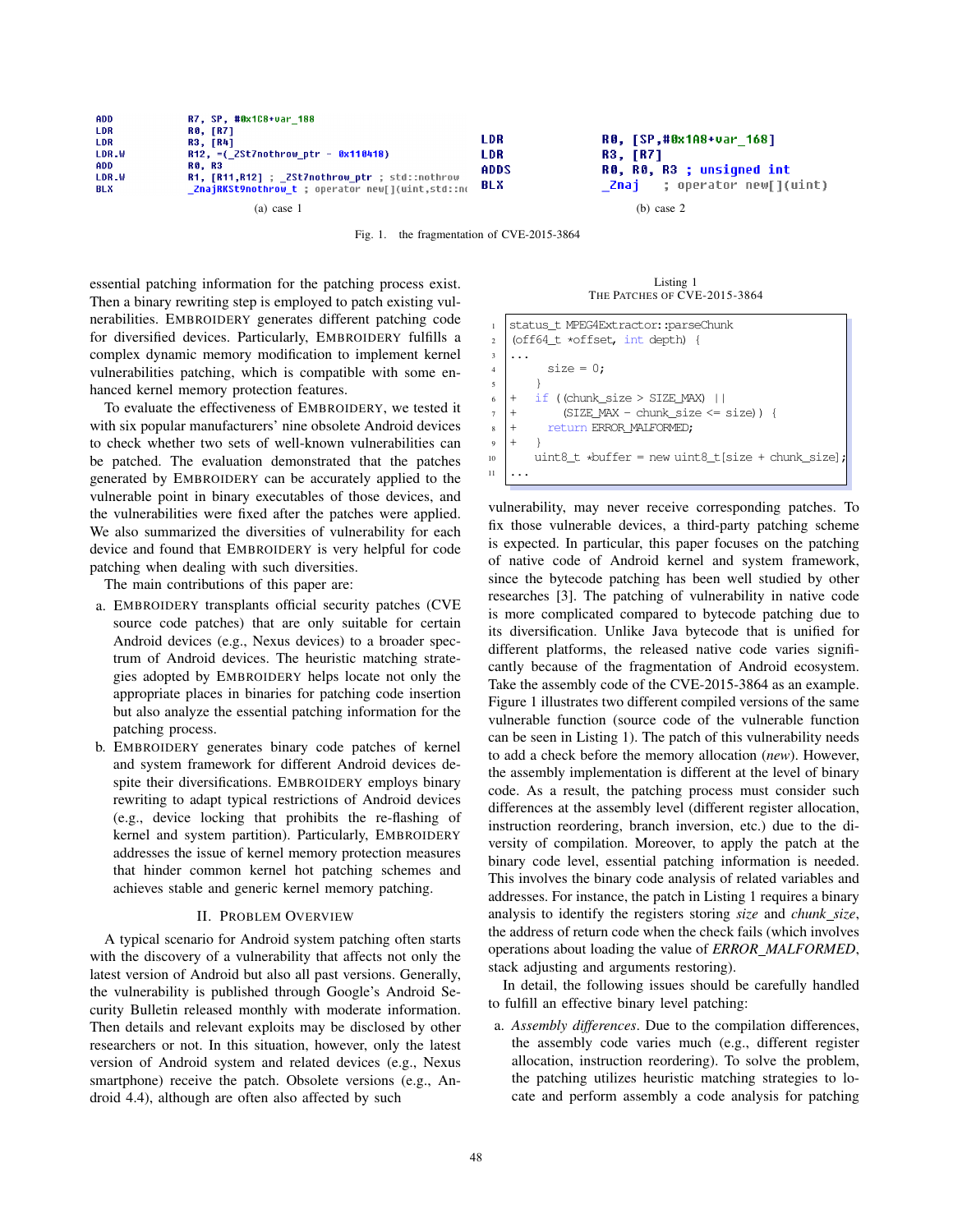information.

- b. *OS variances*. A specific vulnerability may be disclosed in a higher version of Android (e.g., 6.0). However, the host function of this vulnerability may have a different name or even not exist in past versions of Android. In this case, the patching has to firstly search the location of vulnerability with code similarity strategy.
- c. *Structure definition*. A typical diversification is that the definitions of some data structures have been changed by the manufacturer. This modification leads to the changes at assembly level including the offset between a certain member function or data member, and the structure instance address. Thus the binary code patching should not rely on such hard-coded constants.
- d. *Reordering*.

Sometimes basic blocks may reorder. For example, the location of return code (stack restore and function return) may be placed in the middle of program control flow. Thus the locating process cannot just search the code lines straightforwardly according to the logic order of source code.

Another main obstacle of our discussed patching is how to deal with kernel vulnerabilities. Although compared with system framework vulnerabilities, kernel objects diversification are less complex, kernel patching comes out some other fragmentation issues. Different manufacturers apply different kernel compilation mode and kernel protection features, which may cause trouble for kernel patching. First, some patching methods rely on the use of Loadable Kernel Module (LKM) to patch the vulnerable kernel. Nonetheless, it is difficult to generate a generic pre-compiled kernel module due to the fragmentation of Android ecosystem. What's more, many devices including Google Nexus disable the LKM support or implement module signing. The kernel specifically prohibits loading a module compiled against a different kernel version. In addition, some manufacturers make use of Trust-Zone to ensure the kernel module cannot be loaded even the device was compromised. The kernel module will go through a mandatory digital signature verification happening in TrustZone. As a result, kernel patching with LKM is not feasible. Second, directly rewriting the kernel binary code is not straightforward. Since updating the kernel is strictly restricted by bootloader lock, it is not able to apply statical binary patching for vulnerable kernel image. Hence, the only way is to dynamically rewrite the kernel memory. However, Android kernel nowadays has utilized many features to harden itself and ensure the integrity. Direct kernel memory modification violates common *read-only kernel text/data* protection policies such as *CONFIG STRICT MEMORY RWX* [4] and *CONFIG DEBUG RODATA* [5]. Besides, the patching should also consider how to find an executable memory area to place the patching code, which may be hindered by the memory  $W^{\wedge}X$  protection.

## III. EMBROIDERY

We put forward EMBROIDERY, a patching system which fulfills binary code patching task for Android kernel and framework vulnerabilities with adaption to Android diversification and fragmentation. The purpose of EMBROIDERY is to generate patches for those obsolete devices that cannot receive corresponding security update. The key challenges here are how to find a universal approach to pinpoint all vulnerabilities precisely in binary code, and how to patch them according to existing security updates. In general, EMBROIDERY considers six crucial factors to implement an effective binary level patching for obsolete Android devices.

- 1) *Patch details*. EMBROIDERY leverages the source of the monthly Android Security Bulletin [6]. Since the security updates released by Google are usually related to Common Vulnerability and Exposures (CVEs), we focus on generating patches based on specific CVEs. Our EMBROIDERY patching system relies on a manual input of the patching details according to the details of CVE, which includes the vulnerable functions and the corresponding patching code. Since Google publishes Android Security Bulletin every month, containing details of security vulnerabilities that affect Android devices, we can obtain the latest Android security information including the CVE ID, security vulnerability details, and the assessed severity. We firstly collect the details of these CVEs to obtain patch details (vulnerable functions and how to patch them), which are listed in the AOSP source code diff information.
- 2) *Vulnerability locating*. Since it is impossible to obtain each manufacturer's source code and publicly released patches are often based on latest version of Android, a vulnerability locating procedure is required to search vulnerable binary executable and find the vulnerability in different versions of Android OS and different devices. Particularly, the locating of vulnerability is to firstly find a host function, and to further determine the patching point and obtain the essential patching information (e.g., related registers storing arguments, return address) for patching. EMBROIDERY locates the vulnerable functions with the help of function symbols. A patching point is the exact assembly code line that EMBROIDERY overwrites with a branch instruction, which links to the patching code. In Figure 1, the patching point is the *blx* line. The vulnerability here requires an argument check before the *new* call to fix. Thus EMBROIDERY overwrites the patching point and replaces it with a branch instruction, leading the control flow to the inserted argument checking procedure. EM-BROIDERY introduces some heuristic matching strategies used in previous studies, which leverage code similarity metrics to help determine the position of patching point and patching information.
- 3) *Binary rewriting*. The vulnerable functions identified by EMBROIDERY are in kernel memory or shared objects, which are both binary executables. To patch them, a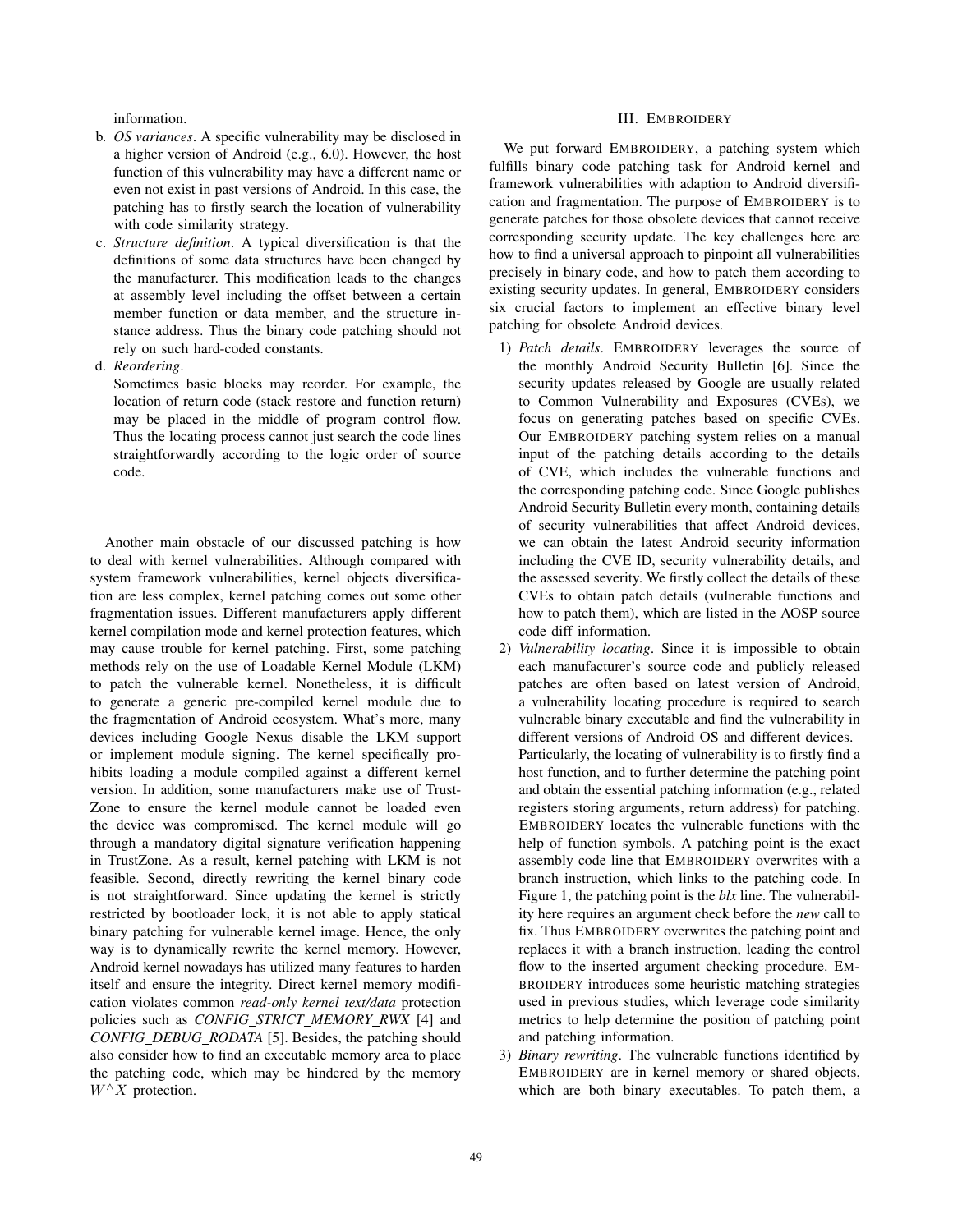binary rewriting process is required. It places the patching code in a new executable memory area, and then redirects the original control flow by rewriting patching point with branch instructions to lead the execution to the patching code. An important point here is that the binary rewriting should not replace the entire vulnerable function. After manually reversing and analyzing various related binaries, we have found that one specific function in different devices may change much due to the manufacturer's modification. Therefore, replacing it with a patched version compiled from the original source code base introduces potential corruption, although fixing the vulnerability. To ensure functionality in every device from different manufacturers, EMBROIDERY only modifies the vulnerable assembly code lines.

- 4) *Device modification*. Existing Android devices do not always provide the permission for users to modify the original image of critical system partitions. As a result, EMBROIDERY requires root permission to circumvent the restriction and fulfill such modification. The feasibility of this requirement is due to the existence of universal Android exploits for obsolete devices. Although EMBROIDERY leverages existing exploits to obtain root permission, it only utilizes the permission to fulfill the patching instead of other privilege operations. After the patching, EMBROIDERY would release the permission so that it will never be abused. Only if the manufacturers supply a ROM applying the newest security patch available in time for a certain device, users can directly flash a new whole OS to the most recent Android version. But the manufacturers need time to adapt the device and sometimes they even ignore the security update. EMBROIDERY can provide a timely patching for these obsolete devices.
- 5) *Kernel hot patching*. Compared to conventional static patching approach, the patching of Android kernel requires adopting hot patching due to the infeasibility of re-compiling kernel image and re-flashing kernel image partition. Considering the restriction of many devices that does not allow the installation of kernel module, EMBROIDERY directly accesses and rewrites the kernel virtual memory through */dev/kmem* [7] [8] with the obtained root permission. Despite similar code disassembling and vulnerability searching, a distinguishing step in EMBROIDERY's hot patching is the circumvention of kernel memory protections. As memory modification is in conflict with kernel protections such as *read-only kernel text/data*, a straightforward modification fails to work. EMBROIDERY elaborately resets the kernel page tables and refreshes the permission to guarantee that the modification would not trigger a violation and crash the system. Therefore, EMBROIDERY adopts a universal dynamic kernel patching method with compatibility of kernel memory protection features, which can be successfully applied to most devices with Android OS version 4.x and 5.x.

6) *Bootstrap*. Since we apply the kernel hot patching, EM-BROIDERY is required to launch at Android bootstrap time. We can put the system in Android's boot partition and modify the booting script file to launch system service during the early stage of Android system's booting.

In the following sections, we detailed how an Android device with a vulnerable kernel or system framework is fixed by EMBROIDERY despite the Android fragmentation issues.

# IV. LOCATING

This section details how EMBROIDERY locates the vulnerability and obtains the essential patching information. EMBROI-DERY focuses on the patching of Android kernel and system shared objects. The disassembling results of these binaries are usually considered as reliable since they were generated using conventional compilation options. Based on the disassembling results, EMBROIDERY introduces heuristic matching strategies to address the Android fragmentation issue.

## *A. Locating Vulnerable Functions*

EMBROIDERY firstly locates the vulnerable function with the help of function symbols. For kernel vulnerabilities, EM-BROIDERY obtains the kernel symbols by reading */proc/kallsyms* file. Until Android 5.1, ASLR is still not applied on kernel level and symbol addresses are still being determined at compile-time [9]. Hence the addresses of kernel symbols can be found in the */proc/kallsyms* file with sysctl1 *kptr restrict* [10] enabling at runtime (with the root privilege, it can be enabled by setting the *kptr restrict* to 0). As for framework vulnerabilities, the symbols of the shared objects exported are utilized, as Android system objects are not stripped. In most CVEs, the vulnerable function is an exported function. Otherwise, EMBROIDERY makes use of the cross-reference of the vulnerable function in other exported functions. According to the AOSP source code, EMBROIDERY evaluates which exported function has called the vulnerable functions and locates this function with symbols. If the caller is still not an exported function, EMBROIDERY traces back to the upper caller recursively until finding an exported function. Then EMBROIDERY relies on the call flow graph of the exported function to locate the vulnerable function.

## *B. Locating Patching Point*

After locating the vulnerable function, EMBROIDERY further locates the exact patching point with heuristic matching strategies. Summarized by previous studies and empirical binary analysis of the realistic vulnerabilities, our proposed heuristic matching strategies leverage many code similarity metrics to help determine not only the patching point but also the essential patching information. Thus, by making use of the existing CVE knowledge and realistic analysis results, EMBROIDERY summarizes for a certain CVE the common code similarity metrics shared by different devices. Then it utilizes these code similarity metrics to perform matching and locating despite Android fragmentation. Generally, the following code similarity metrics are leveraged: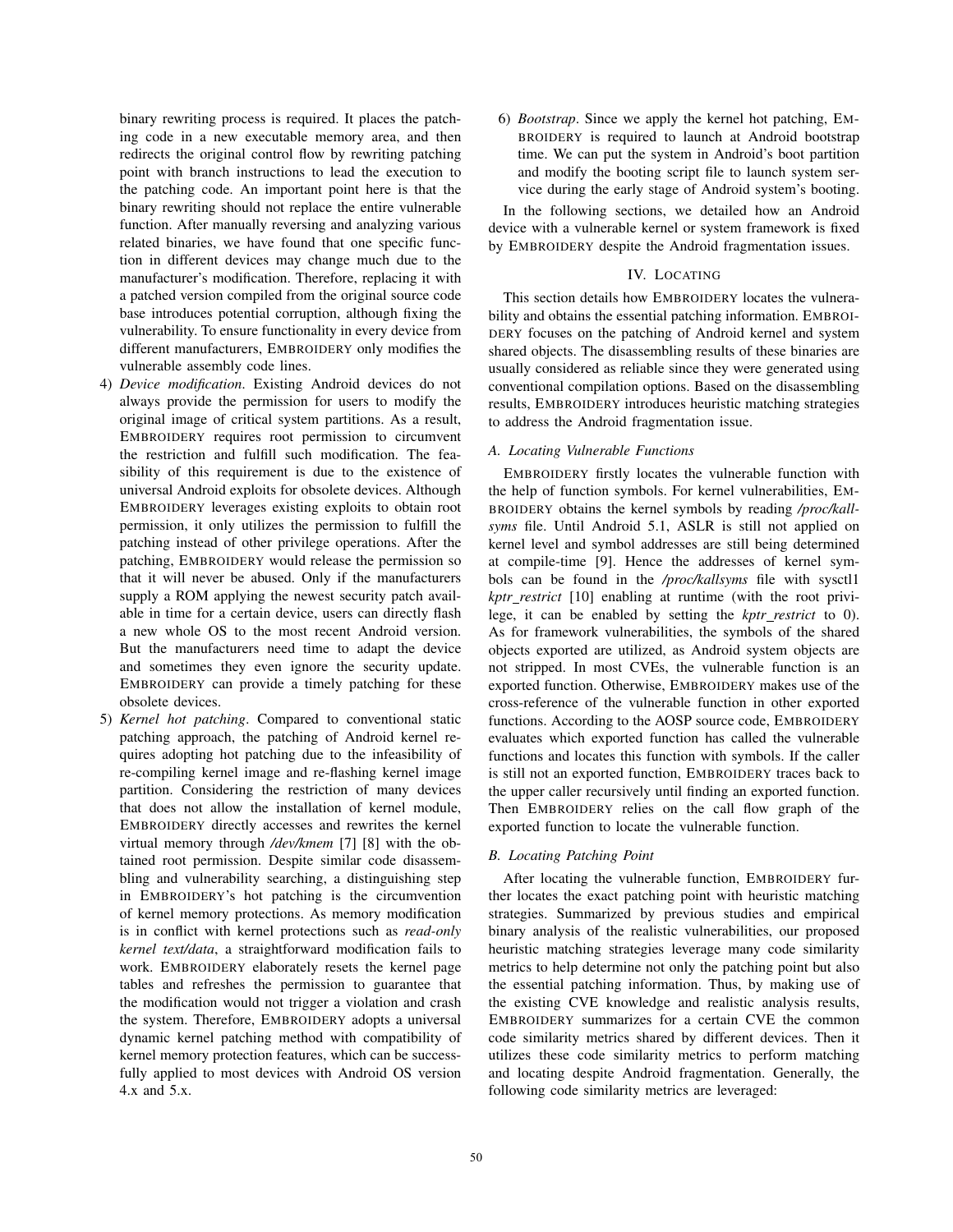- *Normalized operands*. A patching point often involves a certain instruction in assembly code, and this instruction is generally related to particular mnemonics and operands. Due to the different development and compilation environments, there are different representations at the assembly level (register allocation, instruction reordering, branch inversion, etc.), which hinder the analysis of binary code. Thus, EMBROIDERY normalizes the operands and partitions them into different categories: register references, memory references, immediate, coprocessor register type and real number like the method proposed by Sbjrnsen et al. [11]. This helps normalize the assembly instructions and solve the problem that compilers may make different operands choices.
- *Call reference*. A call to an exported function is conspicuous and can be quickly located in assembly code lines. Thus, EMBROIDERY makes use of cross-reference of the function call to help locating like the method proposed by Yamaguchi et al. [12] [13]. If there is an exported function call nearby the patching point, EMBROIDERY locates that function call with function symbols to approach the patching point. Since the candidate area is reduced, EMBROIDERY can conduct a precise search around the neighbor code area to identify the patching point by specific mnemonics (e.g., add, bl).
- *Constants*. If the vulnerable function involves special constants, it is helpful to utilize these constants to quickly match and locate the related code line [14].
- *Specific-purpose registers*. If the patching point involves specific-purpose registers (e.g. the parameters or return value of a function call), EMBROIDERY identifies these registers and locates the related code line by virtue of ARM calling conventions. For example, there is patching point involving the first parameter in a function call. EMBROIDERY locates that function call and performs a simple taint analysis to search all the references of register *r0* before the function call (the first parameter is stored in register  $r0$ ). As all the code lines involving references of register *r0* are obtained, EMBROIDERY evaluates them to find the patching point. Moreover, for the buffer overflow patching, it may be a good choice to target at register *sp* and *fp*. These specific-purpose registers are useful to help understand the program crash information.
- *Offsets*. Certain offsets to particular pointers (e.g., *this* pointer, a certain *struct*) can be leveraged to help locating. If the vulnerability involves a member function or data members of a C++ class, we can locate it by observing how *this* pointer is used to invoke member function or access data member. As *this* pointer is always stored in register  $r0$  in ARM as the first argument in C++ member functions, EMBROIDERY performs a simple taint analysis to search all the references of it and finds those concerned ones. And the offsets of certain members can be calculated according to the definition of *struct* or *class* in AOSP source code. It should be noticed that

definitions may be modified by some manufacturers so that these modified binaries have different offsets for a certain member. To solve this problem, we have analyzed different manufacturers' binaries and found that in most cases the definitions of *struct* or *class* are the same as the official ones in AOSP. While for special cases, we found that although the definition has been changed, the offset between two neighbor members usually remains. So based on this feature, EMBROIDERY uses the relative offset to find out target members.

# *C. Analyzing Patching Information*

Once the patching point is located, EMBROIDERY continues to analyze the assembly code beside the patching point to provide essential patching information for the patching process. For example, as for logic vulnerabilities, many bugs are usually fixed by adding the missing sanitization checks. If the check fails, the function should return a result representing failure to the caller. The next step in those cases is to find the return code (load the return value representing failure, adjust the stack, return to the caller). Thus, EMBROIDERY conducts a binary code analysis on related registers and memory with heuristic matching strategies to obtain the patching information.

- *Relevant registers and memory analyzing*. In most cases, the patching information is related to specific registers or memory addresses, and around the patching point. EMBROIDERY conducts a search around the patching point and analyzes the relevant registers and memory. And the code metrics we discussed above are utilized to help analysis. Take the CVE-2015-3864 as an example, EMBROIDERY backtracks the nearby instructions around the patching point to find the related registers storing *chunk size* and *size*. Since the registers are related to function parameters, they can be identified with the *Specific-purpose registers* method.
- *Return code analysis*. As we discussed, the return code has to be found if an added check fails. The return code is the address of the control flow leading to the code about stack adjusting and argument restoring, which is unique in one function. For ARM, processors have featured the Thumb instruction set to improve compiled code-density. The crucial consideration is the switch between ARM and Thumb state. There are four common no-condition branch instructions in Thumb: branch (B), branch with link (BL), branch with the mode switch (BX), branch with link and mode switch (BLX). A failure return code always uses simple branch instruction, as it does not need link and mode switch. Besides the return value is loaded before the branch instruction. The location where the instruction jumps to can also be inferred by analyzing the branch instruction. So the normal return code pattern is that program jumps to another address with simple branch instruction after loading an immediate value. Hence, EMBROIDERY can locate the return code by matching these features.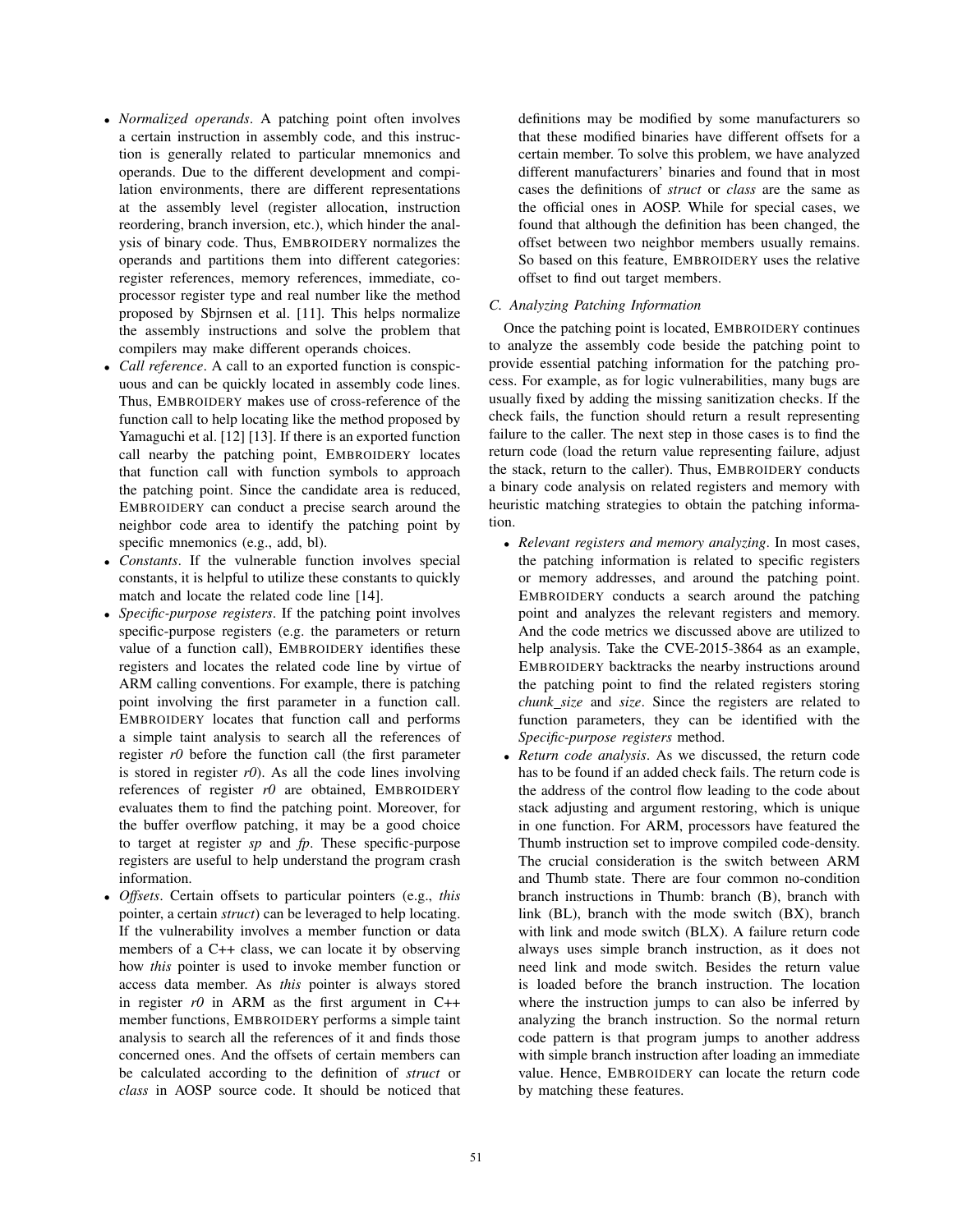

Fig. 2. Choosing patching point

#### V. PATCHING

With patching point and essential patching information collected in the locating process, EMBROIDERY automatically generates different patches for various Android devices. Then EMBROIDERY conducts the dynamic memory rewriting for kernel vulnerabilities and static object rewriting for framework vulnerabilities respectively to apply the patches.

## *A. Generating Patches*

For a certain CVE, EMBROIDERY introduces a binary code template and fills the collected information into it to generate the adapted patch for various Android devices. The key is to link the patching code to existing code. EMBROIDERY rewrites the patching point with branch instruction and redirects the control flow to the patching code. There are two points needed to pay attention to. One is the switch between ARM and Thumb mode. Since the patching code is usually short and pithy, EMBROIDERY generates the code in Thumb mode to reduce memory requirements and cost. Thus, EMBROIDERY makes use of branch instruction with link to redirect the control flow to patching code (the return address is automatically stored in *lr*), and utilizes the instruction *mov pc, lr* in patching code to get back to the normal routine. Another is the instruction size problem. When the size of patching point is not fit for the size of rewritten branch instruction, we need to choose a new patching point. Figure 2 gives a concrete example of how to appropriately choose the patching point when considering the instruction size: the size of the original patching point *subs r0, #10* is just two bytes. However, since the target address of the patching code area is usually far from the patching point, EMBROIDERY has to rewrite it with a four-byte branch instruction (long jump). The essential step here is to evaluate that if the neighbors of the patching point involve PC relative information. If the neighbor code line does not involve PC relative information and is 4-byte length, we choose it as the new patching point. In this case, opcodes of the neighbor instructions *b* and *ldr* vary with the current position address (*b* and *ldr* are PC-relative addressing). Thus it is infeasible to rewrite them. As a result, EMBROIDERY expands the range of searching area and it finally chooses the *add.w* instruction as the new patching point.

#### *B. Kernel Dynamic Memory Rewriting*

There are two main stages in applying patches for kernel vulnerabilities in EMBROIDERY system. The first step is to obtain an executable memory region to place the patching code, and the next is to rewrite the patching point to link the patching code. These steps both involve kernel code modification.

*1) Kernel Code Modification:* As Section II discussed, kernel code modification is in conflict with the kernel memory protection feature READ-ONLY KERNEL TEXT/DATA which makes the kernel text segment read-only. EMBROIDERY elaborately resets the kernel page tables and refreshes the permission to guarantee that the modification would not trigger a violation and crash the system.

READ-ONLY KERNEL TEXT/DATA features can be implemented in two ways. For *CONFIG DEBUG RODATA* (kernel 3.18+), all the section entries that overlap the kernel text section are replaced with page mappings. For obsolete Android devices  $(OS < 6.0)$ , page-mapping is a two-level mapping. Each active entry in the Page Global Directory (PGD) table points to a page frame containing an array of Page Middle Directory (PMD) entries of type *pmd\_t*, which in turn points to the page frames containing Page Table Entries (PTE) of type *pte t*. And PTE points to the page frames containing the actual user data and holds the relevant protection flags [15]. As for *CONFIG STRICT MEMORY RWX*, the kernel page mapping uses the section mapping, which is a one-level mapping, and the protection flags are just stored in the relevant locations. Thus, according to the differently configured page mapping, EMBROIDERY resets the protection flags to modify the page *rwx* attributes.

EMBROIDERY firstly locates the kernel page table. At the hardware level, ARM supports two page table trees simultaneously with the hardware registers *TTBR0* and *TTBR1*. *TTBR0* is unique per-process, and is stored in *current*→*mm.pgd*  $(i.e., current \rightarrow mm, pgd == TTBR0$  for that process). When a context switch occurs, the kernel sets *TTBR0* with the *current*→*mm.pgd* of the new process. On the other hand, *TTBR1* is global for the whole system, and points to the page tables of the kernel. It is referred in the global kernel variable *swapper\_pg\_dir*, which is statically initialized at compile time. Almost all the obsolete Android devices  $(OS$  version  $\lt 6.0$ ) install 32-bit kernel, in which the  $0-0x$ BFFFFFFFF area belongs to user space while the  $0 \times C0000000-0 \times$ FFFFFFFFF area belongs to kernel space. The swapper page is usually located at address 0xC0004000-0xC0008000, and the *swapper\_pg\_dir* is usually 0xC0004000. As for the rest devices, EMBROIDERY locates it by finding the idle process ( $PID = 0$ ), whose *mm.pgd* always points to the *swapper pg dir*. Thus, EMBROIDERY locates the kernel page table by leveraging the information of *swapper pg dir*.

However, modifying the kernel page table is not enough to make the page attributes take effect in reality. Actually, every process has a copy of this master page table for entries between 0xC0000000 and 0xFFFFFFFF. The above step only modifies the kernel page table's attributes. If EMBROI-DERY overwrites the kernel text segment immediately after modifying, the system would crash since the kernel still considers the kernel text segment as read-only. In the normal logic process, kernel flushes the modified page table after page table rewriting. Overwriting a data pointer to *flush tlb all* function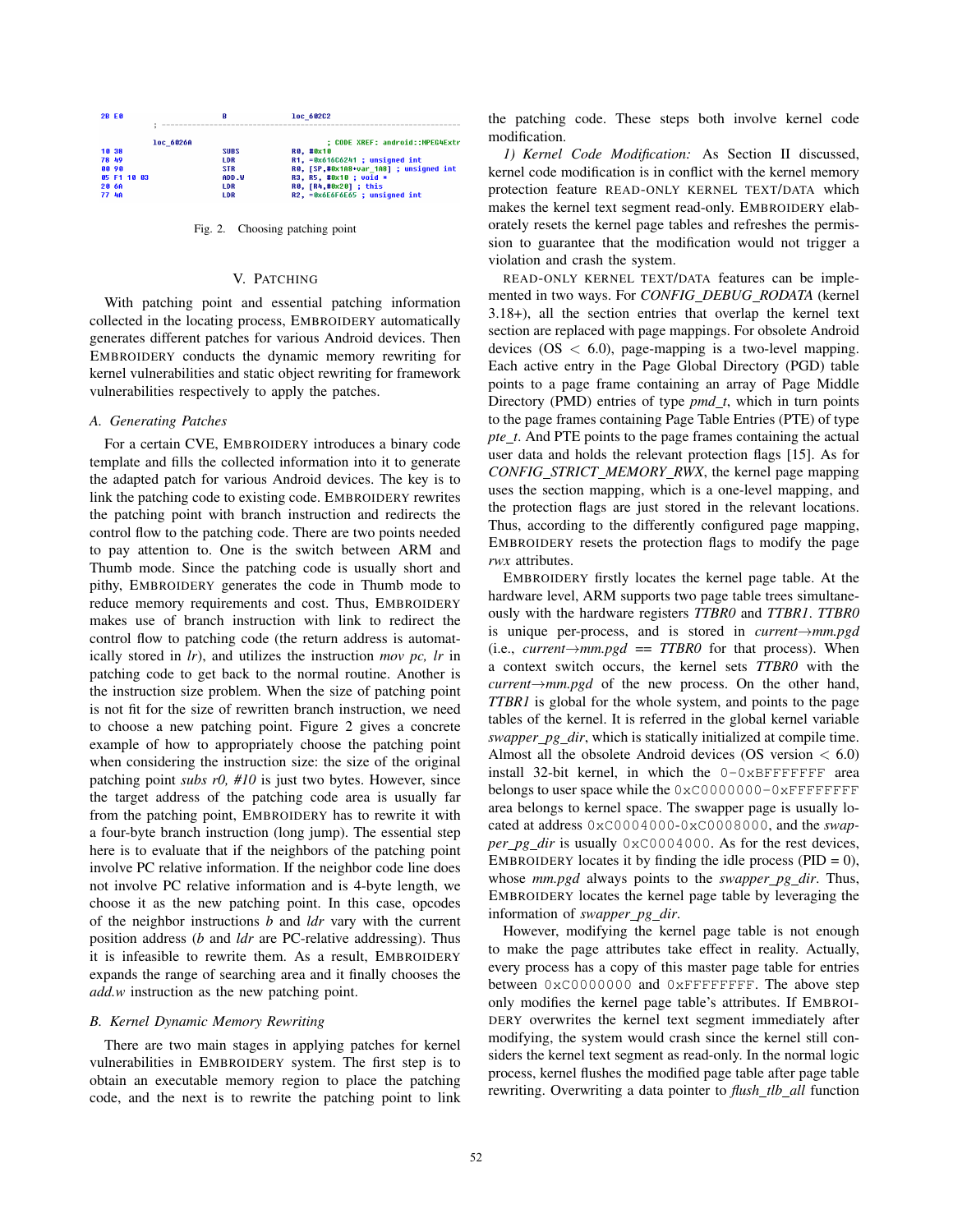

Fig. 3. allocate an executable kernel memory region

and calling it to flush the modified page table by force seems a good choice. But our experiment shows that the method does not work since kernel still regards the kernel text segment as read-only. One idea is to find the *mm struct* structure of itself (the main patching process) and modify the kernel page table the process refers to (*current*→*mm.pgd*) directly. But as the location of the process is unknown and the patching process is in user space (cannot call the kernel function and refer to the *current*→*mm.pgd*), it requires a search in a wide range of memory to find every process's own kernel page table and modify all of them (it does not know which the patching process's page table is). EMBROIDERY applies a more efficient method. When a new user process launches, the kernel creates a new page directory and copies all the kernel mappings from the swapper page (page frames from 3-4GB) to the new page table and clears the user pages. Therefore, EMBROIDERY starts a new process to write the kernel text segment, and the new process inherits the global kernel page table EMBROIDERY has already modified. Now EMBROIDERY can modify the kernel code, and EMBROIDERY would restore the kernel page table immediately after kernel text segment writing at last.

*2) Patching:* EMBROIDERY has to prepare an extra executable memory region to place patching code. As the kernel memory has been strictly segmented, it is hard to find such a suitable region. Allocating a physmap region as the executable region using ret2dir techniques [16] seems a choice. The physmap is a large, contiguous virtual memory region inside kernel address space that contains a direct mapping of part or all (depending on the architecture) physical memory. But according to the study of Xu et al. [17] and our experiment, actually, the physmap region is not executable in ARM. Besides, the method of modifying page attributes does not work since it is required to modify all the processes' kernel page tables forever in case of a crash, which is a massive work.

EMBROIDERY utilizes the kernel function *vmalloc exec* (a kernel-internal function to allocate enough pages to cover the page level allocator and map them into contiguous and executable kernel virtual space [18]) to allocate an executable memory region. The process is depicted in Figure 3. Firstly EMBROIDERY needs to place the calling *vmalloc exec* code in an existing executable region. The executable region is required to be seldom used in case of process crash and could be triggered in the user space. What's more, after the calling,

EMBROIDERY should obtain the address of the allocated memory region. Considering all these conditions, EMBROIDERY overwrites a seldom used system call with the shellcode to invoke *vmalloc exec*. EMBROIDERY triggers the system call, and the shellcode is executed to allocate an executable kernel memory region. The allocated memory address is obtained as the system call's return result. EMBROIDERY restores the system call and kernel page table. Then EMBROIDERY places the generated patches in this allocated memory region and rewrites the patching point. Thus, EMBROIDERY implements the kernel dynamic memory patching work.

#### *C. Framework Static Objects Rewriting*

For framework vulnerabilities, EMBROIDERY applies static object rewriting and replacing method. In a word, EMBROI-DERY adds a text segment in the original shared objects, inserts patching code in that new segment, and links the patching code to the existing code. EMBROIDERY firstly checks the shared object and calculates a suitable start address of the new text segment. It modifies the header of the shared object to generate a new text segment according to the ELF format [19] [20]. An object file's section header table stores all the locations of the sections, and the ELF header's *e shoff* member gives the byte offset from the beginning of the file to the section header table, while *e phoff* member holds the program header table's file offset in bytes, etc. EMBROIDERY adjusts these arguments to insert a new text segment. Then it adds the new text segment information by modifying the object's header. After the inserting, EMBROIDERY rewrites the patching point with branch instruction and places the generated patches in the new segment. Finally, EMBROIDERY replaces the vulnerable object on the device with the patched one (usually with thirdparty recovery).

## VI. EVALUATION

In this section, we evaluate EMBROIDERY with different real world devices which contain multiple vulnerabilities. To check whether EMBROIDERY can be applied to both kernel and framework vulnerabilities patching, we test it using two sets of vulnerabilities that affect most obsolete Android devices. The first set of vulnerabilities contains two cross-platform Linux kernel vulnerabilities, CVE-2014-3153 [21] and CVE-2015- 3636 [22], that lead to universal root from Android version 2.3 to 5.x. The second set of vulnerabilities are related to the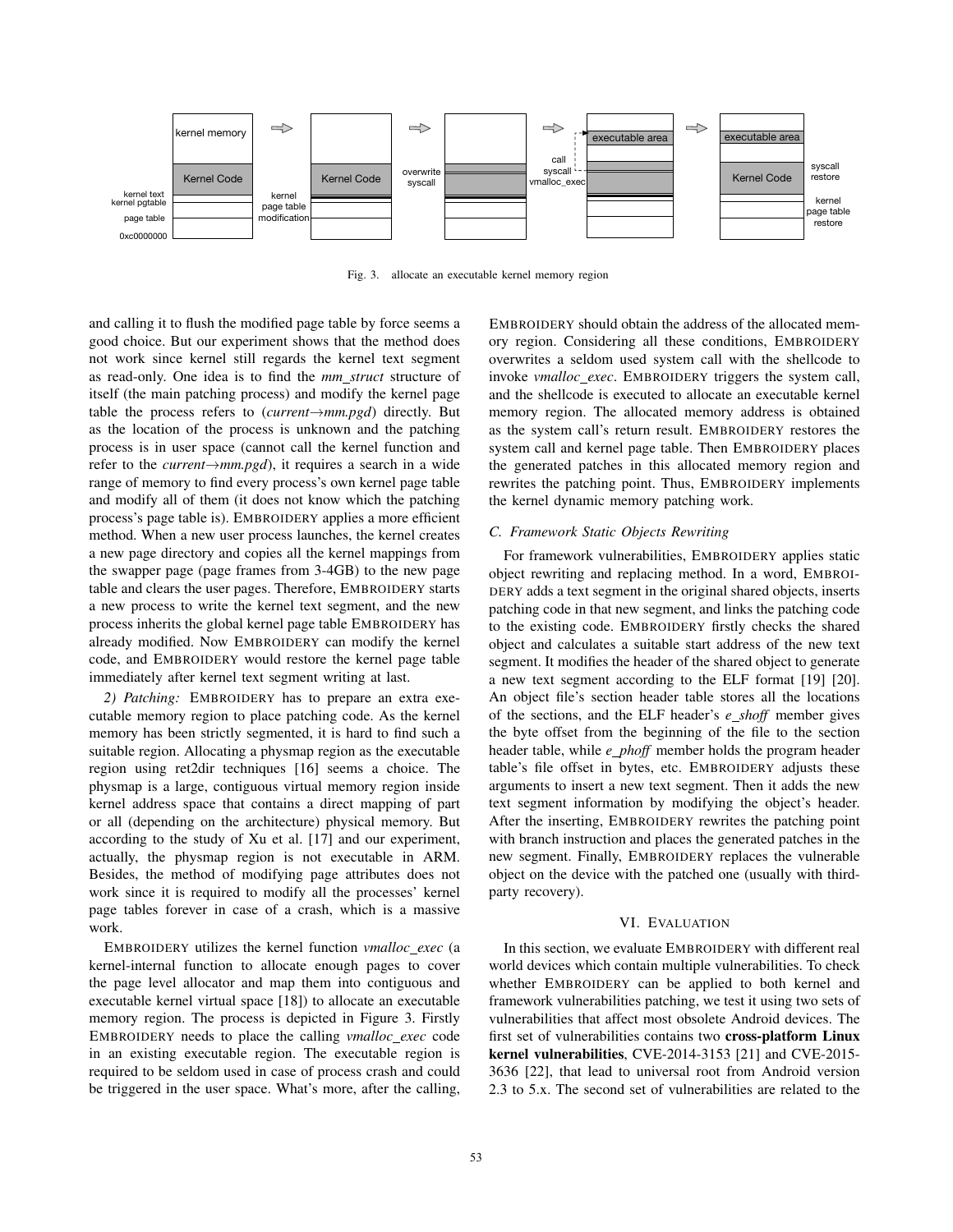TABLE I THE SIMILARITY OF *parseChunk* FUNCTION. "FAILED" MEANS THAT BINDIFF MATCHES THE *parseChunk* FUNCTION TO ANOTHER INCORRECT FUNCTION. "1" MEANS THE TWO FUNCTIONS ARE IDENTICAL, WHICH IS IN REGARD TO THEIR INSTRUCTIONS INSTEAD OF THEIR MEMORY ADDRESSES.

|                    | Nexus4 | Nexus5 | Galaxy Nexus | VEBW1D07 | meizu  | Smartisan | Samsung S5 | Samsung note3            |
|--------------------|--------|--------|--------------|----------|--------|-----------|------------|--------------------------|
| OS version         | 4.2.2  | 5.0.1  | 4.2.2        | 4.2.2    | 5.0.1  | 4.4.4     | 5.0.0      | 5.0.0                    |
| Nexus4             |        | 0.38   |              | 0.49     | 0.35   | 0.56      | 0.30       | 0.28                     |
| Nexus <sub>5</sub> | 0.38   |        | 0.38         | failed   | 0.82   | 0.43      | failed     | failed                   |
| Galaxy Nexus       |        | 0.38   |              | 0.49     | 0.36   | 0.56      | 0.30       | 0.28                     |
| VEBW1D07           | 0.49   | failed | 0.49         |          | failed | 0.36      | 0.42       | 0.42                     |
| meizu              | 0.35   | 0.82   | 0.36         | failed   |        | 0.51      | failed     | failed                   |
| Smartisan          | 0.56   | 0.43   | 0.56         | 0.36     | 0.51   |           | 0.50       | 0.48                     |
| Samsung S5         | 0.30   | failed | 0.30         | 0.42     | failed | 0.50      |            | 0.98                     |
| Samsung note3      | 0.28   | failed | 0.28         | 0.42     | failed | 0.48      | 0.98       | $\overline{\phantom{0}}$ |

Stagefright library [23] in Android framework. The Stagefright library (*/system/lib/libstagefright.so*) is used as a back-end engine for playing various multimedia formats such as MP4 files. Due to the complexity of media format parsing, multiple vulnerabilities were discovered in this library that allow a remote attack with a malicious media file to execute arbitrary code with system privilege on the device. For the first set, we choose those two CVEs for two main reasons: 1) the huge amount of influenced Android devices not only made the patching process a complicated one (our study reveals that these vulnerabilities still exist in most obsolete Android devices and can be exploited by attackers), but also lead to diverse forms of vulnerable code on different devices; 2) these two CVEs are well-known for their applicability–most Android devices with vulnerable kernel can be exploited. The exploits against these two CVEs, known as the "Towelroot" and the "Ping Pong Root", were publicly released and can be used by any attackers. For the second set, we choose them because of the feature that a single shared library containing various vulnerabilities, which is a suitable test case for our evaluation. According to the reports [24] [25] from Google's security bulletin and Zimperium, the number of related vulnerabilities related to Stagefright is over one hundred that many manufacturers were in no rush to update older models, leaving many devices in danger. We believe that those two sets of vulnerabilities could help evaluate the effectiveness of EMBROIDERY's patching.

Targeting obsolete devices, our evaluation chooses nine Android devices of six different manufacturers. The set of devices not only include the Google official devices–Galaxy Nexus (a.k.a. Samsung I9520), Nexus 4, and Nexus 5, but also include heavily modified devices with installed OS ranging from Android 4.2 to 5.1. Among them, we check two kernel vulnerabilities (CVE-2014-3153, CVE-2015-3636) and 17 representative vulnerabilities related to the Stagefright library including CVE-2015-1538, CVE-2015-1539, CVE-2015-3823, CVE-2015-3824, CVE-2015-3826, CVE-2015- 3827, CVE-2015-3828, CVE-2015-3829, CVE-2015-3864, CVE-2015-3867, CVE-2015-3868, CVE-2015-3871, CVE-2015-3876, CVE-2015-6598, CVE-2015-6599, CVE-2015- 6603, and CVE-2015-6604. Before the testing of EMBROI-DERY, we firstly manually analyzed those devices to check the

detailed implementations of those vulnerabilities. The CVE-2014-3153 is due to the *futex requeue* function in kernel through version 3.14.5 does not ensure that calls have two different futex addresses, which allows local users to gain privileges. The CVE-2015-3636 vulnerability is due to the *ping unhash* function in *net/ipv4/ping.c* in the Linux kernel before version 4.0.3 does not initialize a certain list data structure during an unhash operation, which allows local users to gain privileges or cause a denial of service (use-afterfree and system crash) by leveraging the ability to make a *SOCK DGRAM* socket system call for the *IPPROTO ICMP* or *IPPROTO ICMPV6* protocol, and then making a connect system call after a disconnect. Thus we reverse engineered the kernel images of those devices to locate them. For Stagefright vulnerabilities, our location revealed that not every device contains all 17 vulnerabilities. After manually analyzing, we found that some vulnerabilities have been fixed in some devices, or certain functions in the Stagefright shared library are removed or modified for particular devices and thus some vulnerabilities do not exist.

The vulnerability detection using EMBROIDERY proves the accuracy of our proposed system. For all tested devices, 97 concrete CVEs are detected and located in kernel and framework binaries (91 in framework and 6 in kernel). Particularly, EMBROIDERY could accurately locate vulnerabilities with no false positive. In our kernel vulnerabilities locating test (devices for kernel evaluation are listed in Table II), only the devices with OS version 4.x contain both CVE-2014- 3153 and CVE-2015-3636, while the devices in 5.x contain CVE-2015-3636. EMBROIDERY distinguished this accurately. In the framework vulnerabilities locating test, the situation is even more sophisticated due to the Android fragmentation and diversification. EMBROIDERY reported the number of the Stagefright CVEs located in Table III, which precisely corresponds to our aforementioned manual analyzing results.

To illustrate the fragmentation and diversification EMBROI-DERY faces, shared objects on different devices are evaluated using a state-of-the-art binary code similarity evaluation tool Bindiff [26]. We make use of Bindiff to compare the *android::MPEG4Extractor::parseChunk* function (1000+ LOC), one commonly used function involving many Stagefright bugs (e.g. CVE-2015-3823, CVE-2015-3824, CVE-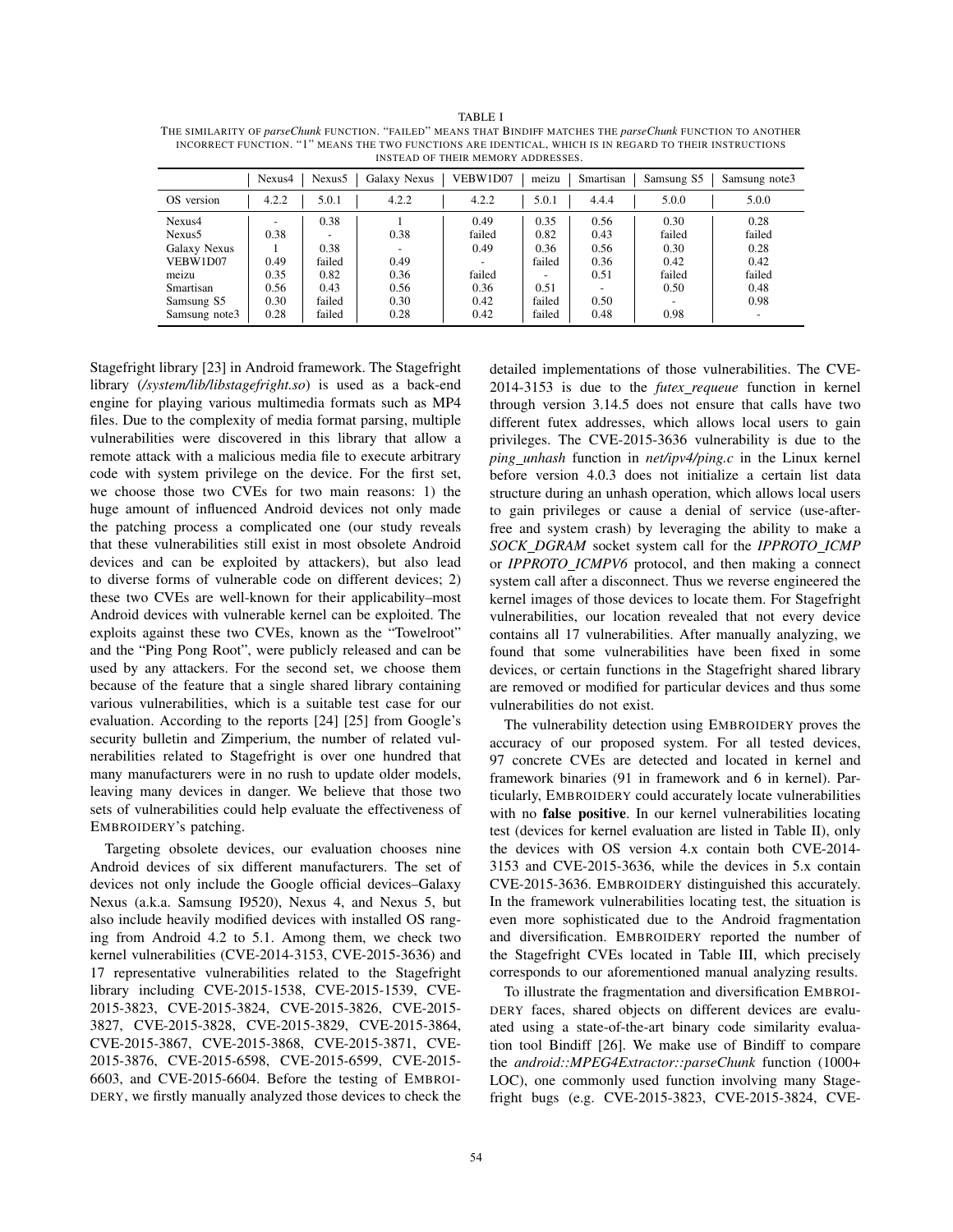|                                                                                 | 1JIa B0195ZRD4Q   VEBW1D07 | Nexus4 | Nexus <sub>5</sub> |       |  |
|---------------------------------------------------------------------------------|----------------------------|--------|--------------------|-------|--|
| Android version                                                                 |                            | 422    | 4.2.2              | 5.0.1 |  |
| LKM support<br>/dev/kmem support<br>read-only kernel text/data<br>image signing |                            | n      | n<br>n<br>n        | n     |  |

TABLE II KERNEL DIVERSIFICATION AND FRAGMENTATION

TABLE III THE CVES DETECTED AND PATCHED

|                                                |  |  | Nexus4   Nexus5   Galaxy Nexus   VEBW1D07   meizu   Smartisan   Samsung S5   Samsung note3 |  |  |  |  |       |
|------------------------------------------------|--|--|--------------------------------------------------------------------------------------------|--|--|--|--|-------|
| OS version                                     |  |  | $\vert$ 4.2.2   5.0.1   4.2.2   4.2.2   5.0.1   4.4.4   5.0.0                              |  |  |  |  | 5.0.0 |
| CVEs (Total: 17)   11   13   11   11   13   11 |  |  |                                                                                            |  |  |  |  |       |

2015-3827, CVE-2015-3829, CVE-2015-3864) in *libstagefright.so* of each two devices. We set the Google official devices (Galaxy Nexus, Nexus 4, and Nexus 5) as the template to verify the distinction of binary code more precisely, BinDiff works on the abstract structure of an executable, ignoring the concrete assembly-level instructions in the disassembly. Every function gets a signature, based on the structure of the (normalized) flow graph of the function [27]. Table I shows the similarity of the compared *parseChunk* function between each two devices. Here the metric of similarity is a value between zero and one, indicating how similar two matched functions are. BinDiff only considers basic blocks, edges and mnemonics for calculating similarity values. In particular, instructions may differ in their operands, immediate values and addresses, but it will still be considered equal if the mnemonics match. [27].

It can be observed in Table I that the library in Android 5.0.1 is obviously distinct from that in other Android versions. Bindiff even fails to match *parseChunk* function of Android 5.0.1 to some implementations in other Android versions, which indicates those shared objects distinctly differ from each other. And even with the same Android OS version, the libraries are still distinct with different manufacturers. Furthermore, most of the devices have less than the 50% similarity compared with another device, indicating that each library varies greatly in different manufacturer devices with different OS versions. The diversification and fragmentation of kernel objects is similar to that of shared objects, and the details are not listed in this paper.

Considering those diversifications, our test showed that EMBROIDERY is still effective to locate the patching point and patching information with the heuristic matching strategies. The heuristic matching strategies EMBROIDERY applies helped normalize the assembly code diversification. And based on patch details of the corresponding CVE information, EM-BROIDERY has located all the patching points in all these 97 cases. Our manual verification later demonstrated that the patching points located by heuristic matching strategies are all appropriate locations to insert the patching code. With the ability to adapt to the significant differences presented

in Table I, EMBROIDERY has performed well in locating for those 19 CVEs on nine different manufacturer devices ranging from Android 4.2 to 5.1. Besides, for kernel vulnerabilities, as Section II discussed, different manufacturers apply different kernel compilation mode and kernel protection mitigation, which may cause trouble for kernel patching. We choose devices from different manufacturers ranging from Android 4.2 to 5.1 and investigate the kernel mitigation features they applied. The investigation result is shown in Table II. In response, EMBROIDERY performed patching with adaption to Android fragmentation and memory protection features. All of the CVEs detected in various devices have been successfully patched in our evaluation. The results show that the heuristic vulnerability matching strategy we applied is generic, and EMBROIDERY can adapt to the Android diversification and kernel memory protection features independent of devices differences.

To evaluate the compatibility of EMBROIDERY and make sure all of the generated patches work stably without affecting the normal functionality, we validate them from different aspects. We collect all the publicly revealed exploits and Proof of Concepts (PoCs) for these CVEs to evaluate the patched devices. This time the added patching code is executed when the PoC or exploit triggers the vulnerability, and the control flow of the function returns with the specific value as expected. For kernel vulnerabilities, we inserted the *dump stack* kernel function into patching code to verify if the code has been successfully inserted and executed. And we found the stack trace has been logged in *dmesg* messages, which means that the patching code was executed. The results showed that the heuristic vulnerability matching and page table modification strategies we applied are generic, and EMBROIDERY conducts a universal, cross-device kernel patching solution adapting to kernel memory protection features. For framework vulnerabilities, after manually analyzing and evaluating the patched binary code and the call flow graph it generated, we found that EMBROIDERY has successfully located the patching points and patching information, and applied patches to all devices. We also inserted a logging function into the patches to evaluate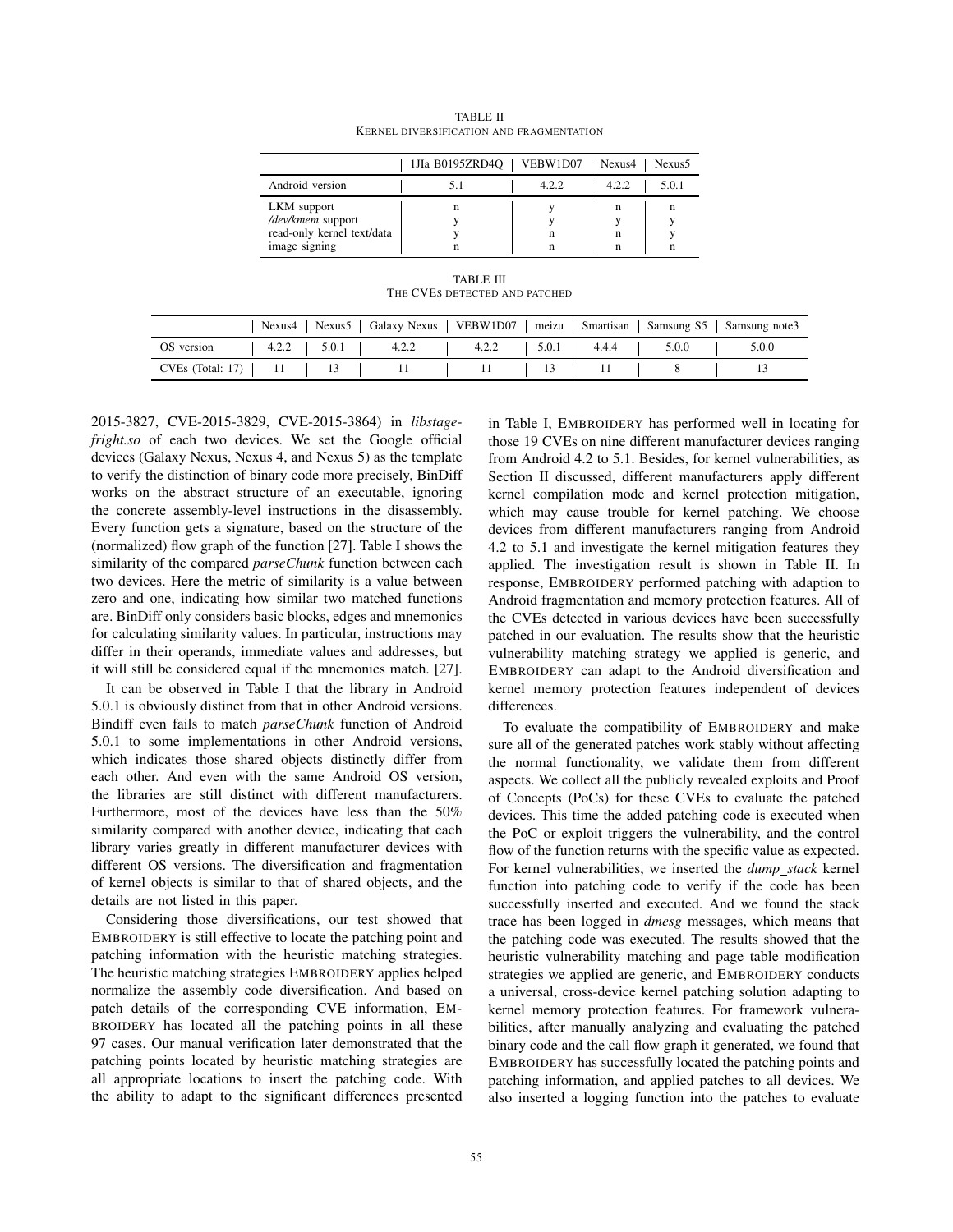that if patches have been successfully executed by the program. Besides PoCs, we also conducted experiments with some normal MP3 and MP4 files, which also leads the control flow into the patching code but pass the checks and return to the normal routine. With the help of the logging function under a dynamic debugging process, we observed that the execution flow of the program runs normally. It demonstrates that the patched shared object works well without affecting the normal use of devices. Also, we asked volunteers to operate the patched device for three days and they report no crash. All of the patched devices worked as usual after our patching.

# VII. LIMITATION AND DISCUSSION

The current EMBROIDERY system implementation has some limitations. For framework vulnerabilities patching, as we perform binary rewriting, it may be against the static integrity protection mechanisms (e.g., image signing) some devices apply. One solution is to do dynamic memory rewriting like our kernel rewriting method.

For kernel vulnerabilities patching, there are some devices with */dev/kmem* disabled. In such cases, we can combine the kmem method with the kernel module method. But when the manufacturer implements memory and page table protection, both of the methods cannot take effect. For example, Samsung proposed RKP [28]. RKP ensures that translation tables cannot be modified by the Normal World through making them readonly to the Normal World kernel. Hence, the only way for the kernel to update the translation tables is to request these updates from RKP. As a result, RKP guarantees that this interception is non-bypassable. Actually, */dev/kmem* combined with kernel module method can perform the patching work for most obsolete devices. EMBROIDERY system can be further improved if there exists a joint effort between the device manufacturers and the third party patch developers.

## VIII. RELATED WORK

Before our work, the most well-known system for Android's framework vulnerabilities patching is PatchDroid [3]. PatchDroid is based on dynamic, in-memory patching of running processes. It supports patching of vulnerabilities on Dalvik bytecode and uses dynamic binary instrumentation to inject patching code into running processes on Android. The POLUS [29] system uses the similar solution with Patchdroid other than it requires access to the source code of the target application. EMBROIDERY applies a static binary rewriting based patching on system objects and also demonstrates dynamic patching method on kernel vulnerabilities. Compared with dynamic patching, our static framework patching does not need to set up a building environment that accommodates a large assortment of devices. Moreover, it can be applied to stock or third-party Android ROMs directly.

Another patching scheme [30] leverages Mobile Device Management (MDM) to push security update without the participation of the manufacturers. However, it does not discuss how to generate patching code if manufacturers do not provide source code.

Some third-party patch developers also release their own patches [31] for specific vulnerabilities. They recompile the source code of Android to generate shared objects without vulnerabilities, but the released binaries are only available for specific devices only, while EMBROIDERY can adapt to varied Android versions in different manufacturers' devices.

Also, some frameworks have been proposed for vulnerabilities patching. IntPatch [32] automatically fixes Integer-Overflow-to-Buffer-Overflow vulnerabilities in C/C++ programs at compile time. ClearView [33] is a system for automatically patching errors in deployed software. It works on stripped Windows x86 binaries without any need for source code, debugging information, or other external information, and without human intervention. Here are some recent work on automatic program repair [34] [35].

For Linux kernel patching, the academia and industry have proposed some live kernel patching solutions such as kpatch [36], ksplice [37] and livepatch [38]. They allow users to apply security patches to a running kernel without rebooting. Unlike previous hot update systems, Ksplice operates at the object code layer, which allows it to transform many traditional source code patches into hot updates with little or no programmer involvement. But they also require the kernel source code and are specified for each vulnerability and device. In addition, these solutions are not compatible with ARM. If we want to make them work on ARM, kernel source code modification is required. Thus they are not conventional solutions.

# IX. CONCLUSIONS

In this paper, we discussed the feasibility of locating and patching critical vulnerabilities in binary executables against the fragmentation of the Android ecosystem. We designed and implemented EMBROIDERY, a binary rewriting system to achieve a generic binary level code patching for most obsolete Android devices. EMBROIDERY locates vulnerabilities in kernel and system framework of the device, and is able to patch them using both static and dynamic binary rewriting techniques. EMBROIDERY thoroughly considers many restrictions and adopts a universal patching scheme available for commodity Android products. The evaluation with two sets of representative Android vulnerabilities demonstrated that even the diversification of binary executables from different devices is significant, EMBROIDERY is able to accurately locate vulnerabilities and generate corresponding patches.

## ACKNOWLEDGMENT

We would like to thank the reviewers for their insightful comments which greatly helped to improve the manuscript. This work was partially supported by the Key Program of National Natural Science Foundation of China (Grants No.U1636217), the Major Project of the National Key Research Project (Grants No.2016YFB0801200), and the Technology Project of Shanghai Science and Technology Commission under Grants No.15511103002.